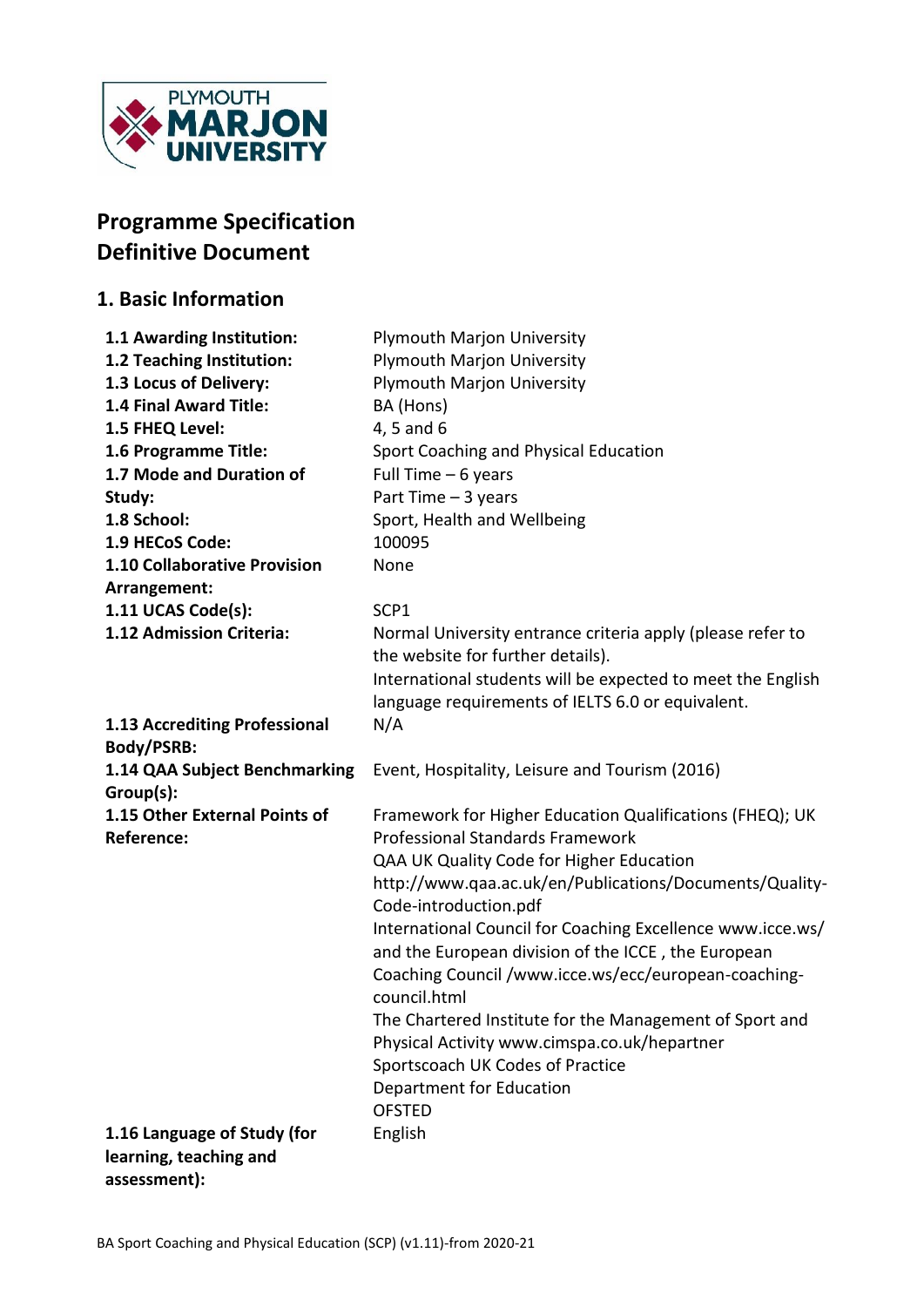| 1.17 Work-Based Learning       | <b>SCPD90 Work Based Learning</b> |
|--------------------------------|-----------------------------------|
| Arrangements:                  |                                   |
| <b>1.18 Foundation Degree</b>  | N/A                               |
| <b>Progression Routes:</b>     |                                   |
| 1.19 Arrangements for Distance | N/A                               |
| Learning:                      |                                   |
| 1.20 Original Date of          | November 2017                     |
| <b>Production:</b>             |                                   |
| 1.21 Date of Commencement:     | September 2018                    |
| 1.22 Review Date:              | By August 2024                    |
|                                |                                   |

# **2. Programme Outline**

A Sport Coaching & Physical Education degree from Plymouth Marjon University enables students to develop their expertise in these fields, underpinned by an in depth understanding of learning processes, sport development and wider policy contexts, and coach education. In many situations new students are uncertain exactly what specific aspects of sport they wish to study and what potential careers might be available. The development of this programme provides students with the opportunity to experience the three core strands of sport development, sport coaching and physical education encapsulated in a coherent suite of modules under one programme. By doing this students get an insight into the diversity of sport development, coaching and physical education and understand their interdisciplinarity, enabling them to make an informed choice in future years in terms of module choice and ultimately their future career.

The synchronisation of sport development, coaching, and physical education is a necessity when the current and future plans of the Government and Sport England are considered. Although often treated, to a large extent, as separate in undergraduate programmes, there is a clear need for individuals to appreciate and utilise information from each of these academic fields in understanding how coaching and physical education fits within a broader sport development landscape.

This programme engages them in the study and applied application of sports coaching, sport development and Physical Education, which is explored in greater depth through the core modules. The University's productive links with professional sports clubs, as well as elite and community sports programmes in Plymouth and beyond, provides numerous opportunities to develop students' applied experience of sport development, coaching and teaching in real-world settings. The BA (Hons) Sport, Coaching and Physical Education degree prepares students to work in a range of roles related to sport development, coaching and teaching contexts. The programme's content to a provide a solid underpinning in the three strands is established in year one, with core modules in each area that run through the programme, but which provides some opportunity for students to tailor their pathway towards one of these strands through placement, module selections, and the Honours project. The programme is underpinned by current research, theoretical discourse and professional practice. Importantly, the programme is designed for students to become practically competent when working in their chosen sport related sector. Staff are engaged with applied practice and research across the domains of sport development, coaching and PE (as reflected in staff CVs and Staff Profiles). Staff publish in, and peer review for quality international academic journals and publications. Staff author and edit world leading academic texts and are part of national committees for the UK Sport Development Network and Marjon hosted the 2017 national UKSDN conference. Furthermore staff jhave gained the highlest level coaching qualifications which impact directly on the design and delivery of the coaching modules.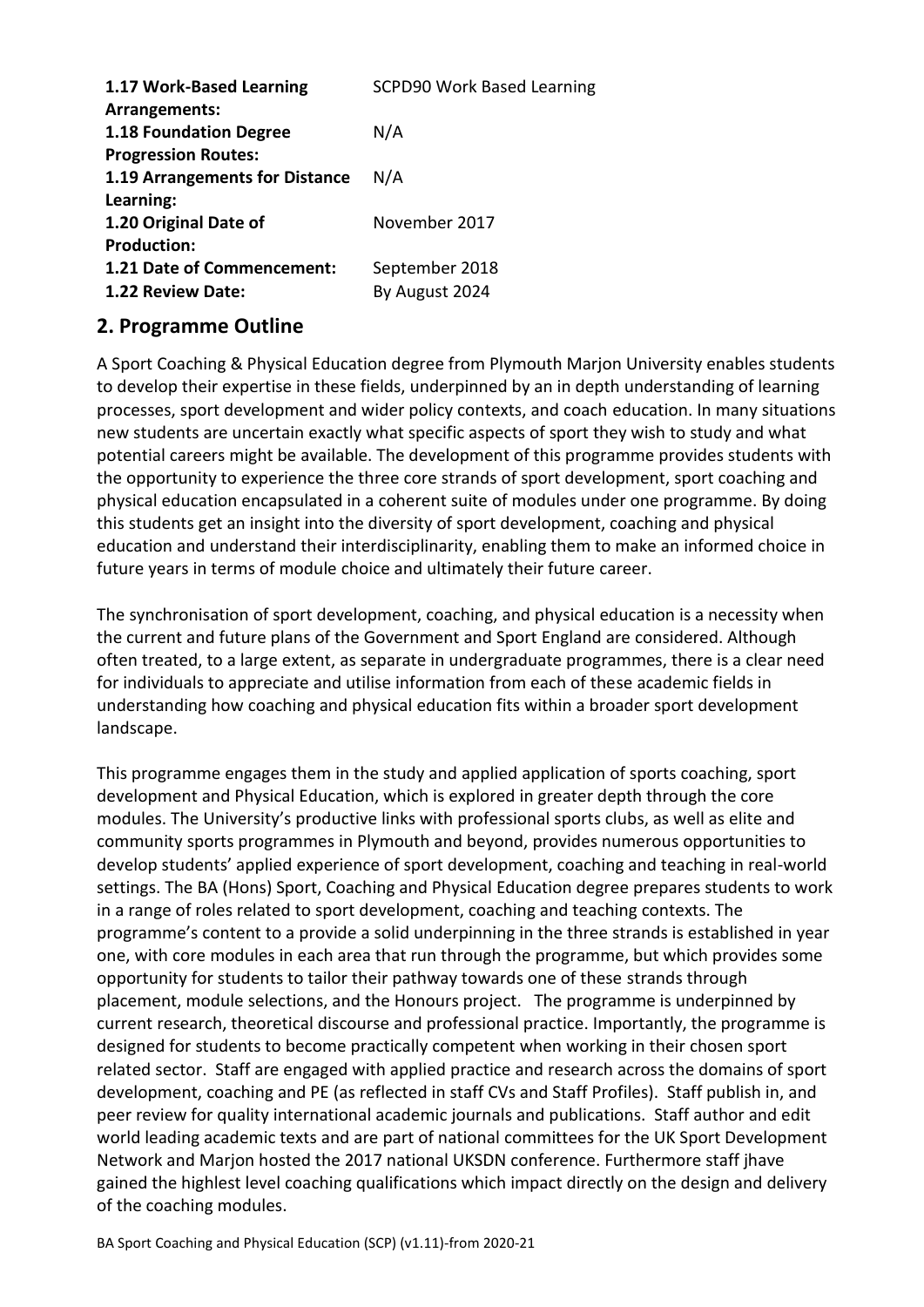On graduating, students will be equipped to progress into a wide range of sport-related careers, including sport development, coaching, physical education teaching.

# **2.1 Integrating Sustainability into the Curriculum**

## **3. Distinctive Features**

The BA Sport Coaching and Physical Education degree brings together these distinct areas of study into a coherent programme structure that aims to provide students with the opportunity to be prepared to work across these three sectors.

The distinctive features of the degree programme include:

- Overall the programme is distinctive in bringing together the academic and applied fields of Sport Development, Coaching and Physical Education. Students benefit from working with specialist subject academics and practitioners across these three fields to provide excellent subject and industry insight.
- Student gain an understanding the breath of the sport development landscape (broadly defined) to understand the positive, and negative, role sport plays in society. Students consider issues of social inclusion and equality in practice; the role of sport and physical education in health and physical activity; community development and regeneration; and the critical role of sport development practitioners, sports coaches and physical education teachers play in this.
- Students experience a range of practical application of the subject knowledge in applied contexts. This can include sports participation and the coaching and teaching of both adults and juniors, at both participation and performance levels;
- The opportunity for students to begin to develop more specialist knowledge in year's 2 and 3 of the programme in a specific discipline, i.e. performance coaching or inclusion in sport and physical education, or in a PE teaching context.
- Students are able to tailor applied experiences through a sport event management module working with industry partners or through placement learning within sport development, sport coaching, or educational settings.
- Volunteering opportunities are facilitated in a variety of professional and amateur sports clubs to support volunteers and to provide expert support in coaching, sports analysis, and students may also volunteer in primary or secondary schools either in curriculum or extra curriculum provision.

### **4. Programme Aims**

The programme aims to foster a culture of continued personal and professional reflection and development to support career development planning. The successful completion of the programme will give the graduate the skills necessary to work within their chosen sports sector, and opportunities to continue to study at postgraduate levels.

The overarching aim of the Sport Coaching and Physical Education programme is to develop in students a broad base of knowledge, skills and critical understanding in the context of sports coaching, teaching physical education and sport development/leadership. The specific programme outcomes will enable BA (Hons) Sport Coaching and Physical Education graduates to demonstrate the following skills in line with the QAA benchmarks

The Programmes aims to:

- Develop students' critical thought, intellectual reasoning and practical competence for application to diverse settings.
- Help students from diverse cultural and social backgrounds to fulfil their potential in both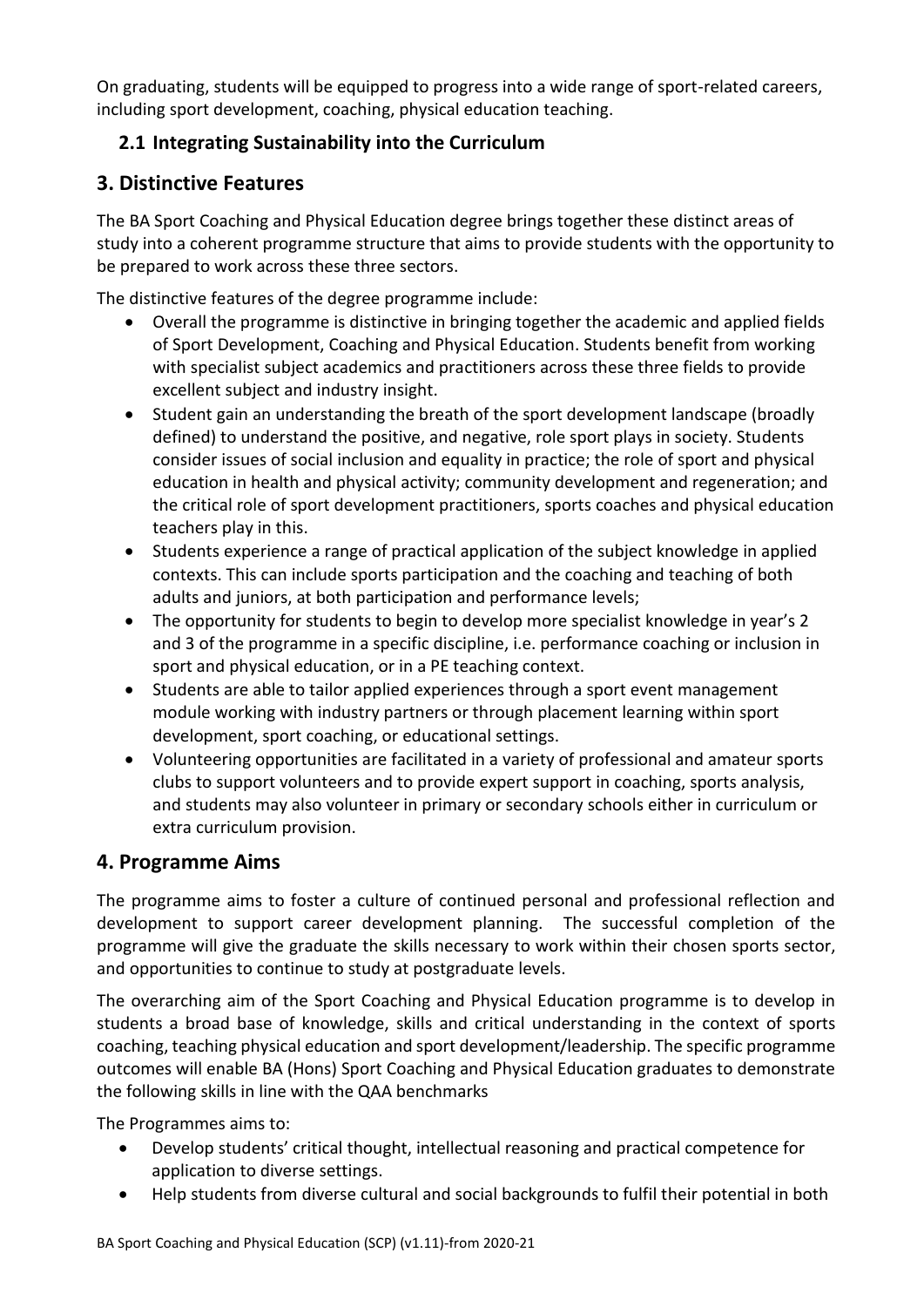intellectual and practical domains.

- Provide a stimulating and caring learning environment in which students feel secure and motivated to learn.
- Prepare students for employment or postgraduate study by equipping them with a diverse range of skills.

Specific programme aims:

- To enable students to acquire a solid foundation in their knowledge, understanding and practical experience of the underlying concepts, theories and principles of sports development, coaching, coach education, teaching physical education.
- To allow students to develop their intellectual and practical skills in applied aspects of sports development, coaching, coach education, teaching physical education.
- To facilitate students' growing appreciation in relation to the synchronisation of sports coaching, physical education teaching and sports development.
- To develop the abilities and competencies of students to become critical thinkers and independent learners.
- To enable students to study the historical, social and contemporary issues of sport, coaching and physical education.
- To prepare students for employment, or for postgraduate study, by equipping them with a diverse range of skills.
- To enhance employability with the development of a range of skills and attributes relevant to the sector.
- To provide conditions for vocational learning and applied practice with a range of workbased and voluntary opportunities.

## **5. Programme Learning Outcomes**

The programme outcomes indicate the range and level of capabilities, which all BA (Hons) Sport Coaching and Physical Education students should have achieved upon completion of the programme. These have been formulated in line with the 2008, Level 6 Framework for Higher Education Qualifications in England (FHEQ), which state that holders of a Bachelor's degree with honours will have the qualities necessary for employment requiring:

- the exercise of initiative and personal responsibility
- decision-making in complex and unpredictable contexts
- the learning ability needed to undertake appropriate further training of a professional or equivalent nature

These outcomes are promoted and developed throughout the programme. The modules have been designed to ensure that the students have the opportunity to be assessed in a variety of skills throughout the programme.

### **Knowledge & understanding:**

By the end of this programme students should be able to demonstrate:

- 1. A comprehensive and critical understanding of the underlying concepts, processes, theories and issues underpinning sport coaching of both junior and adult participants, primary and secondary PE teaching and sport development;
- 2. A comprehensive understanding of the moral, ethical, educational and legal issues which underpin professional practice in sport development, coaching and physical education;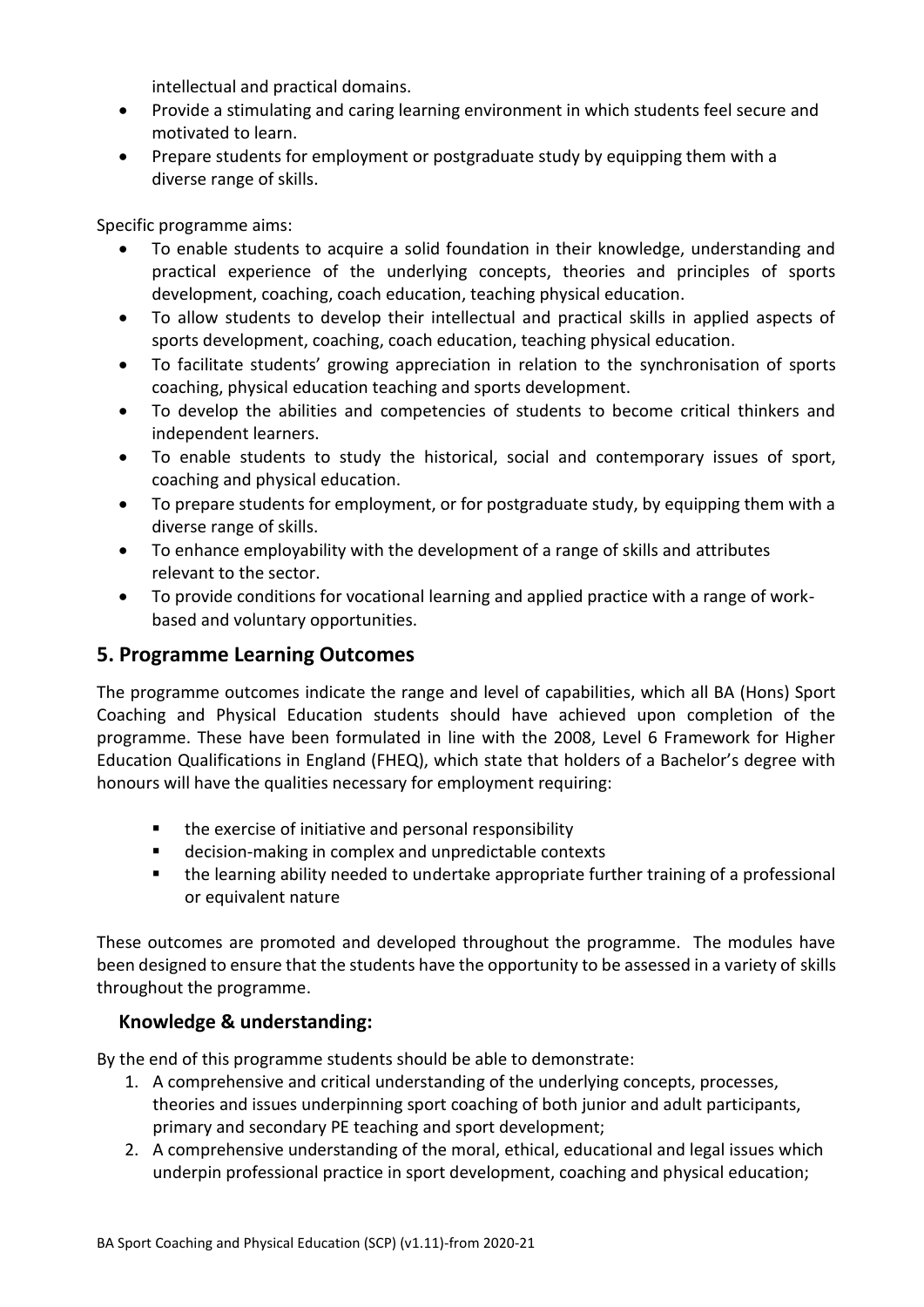- 3. An ability to apply, interpret and critically evaluate the findings of research in the realm of sport, coaching, coach education and physical education settings;
- 4. An ability to apply processes of learning to the contexts of sports development, coaching, coach education and physical education teaching;
- 5. An understanding and ability to utilise ICT within sport development, coaching, physical education teaching and general sport contexts.
- 6. An understanding of the issues of inclusive practice, having been given opportunities to challenge these issues, and explore the concepts of excluded groups in sport.

### **Intellectual skills:**

By the end of this programme students should be able to demonstrate:

- 7. An ability to critically assess and evaluate evidence to develop reasoned and informed argument;
- 8. An ability to comprehensively describe, analyse and interpret data using a variety of appropriate techniques;
- 9. An ability to use and interpret knowledge and information to solve problems in theoretical and practical contexts;
- 10. An ability to research and critically evaluate theories, principles and concepts in sport development, sports coaching, and physical education with minimal supervision;
- 11. An ability to apply existing theories, concepts and techniques to solve new problems;
- 12. An ability to take responsibility for their learning and continuing professional development.

### **Practical skills:**

By the end of this programme students should be able to demonstrate:

- 13. Safe and effective field based practice in the realms of coaching, sport development and teaching to both juniors and adults, video analysis, education, leadership and laboratory work; to include risk assessment and the identification of emergency procedures.
- 14. Technical proficiency across a range of practical contexts in sport development, coaching, teaching and analysis;
- 15. Competence in the ability to disseminate good practice;
- 16. Effective leadership skills with a range of stakeholders in the context of sport development, coaching, coach education and physical education teaching.

### **Transferable / key skills:**

By the end of this programme students should be able to demonstrate:

- 17. An ability to communicate effectively in a variety of forms reflective of the sporting environment.
- 18. An ability to critically reflect and evaluate personal strengths and weaknesses.
- 19. An ability to work effectively as a member of a team and take responsibility for leadership where appropriate.
- 20. An ability to select and manage information using appropriate ICT, including the internet, word processing, spreadsheets and statistics, and video analysis software packages.
- 21. An ability to select and use appropriate quantitative and qualitative techniques for data collection, presentation, analysis and problem solving.
- 22. A confidence to challenge received opinion and debate in a professional manner.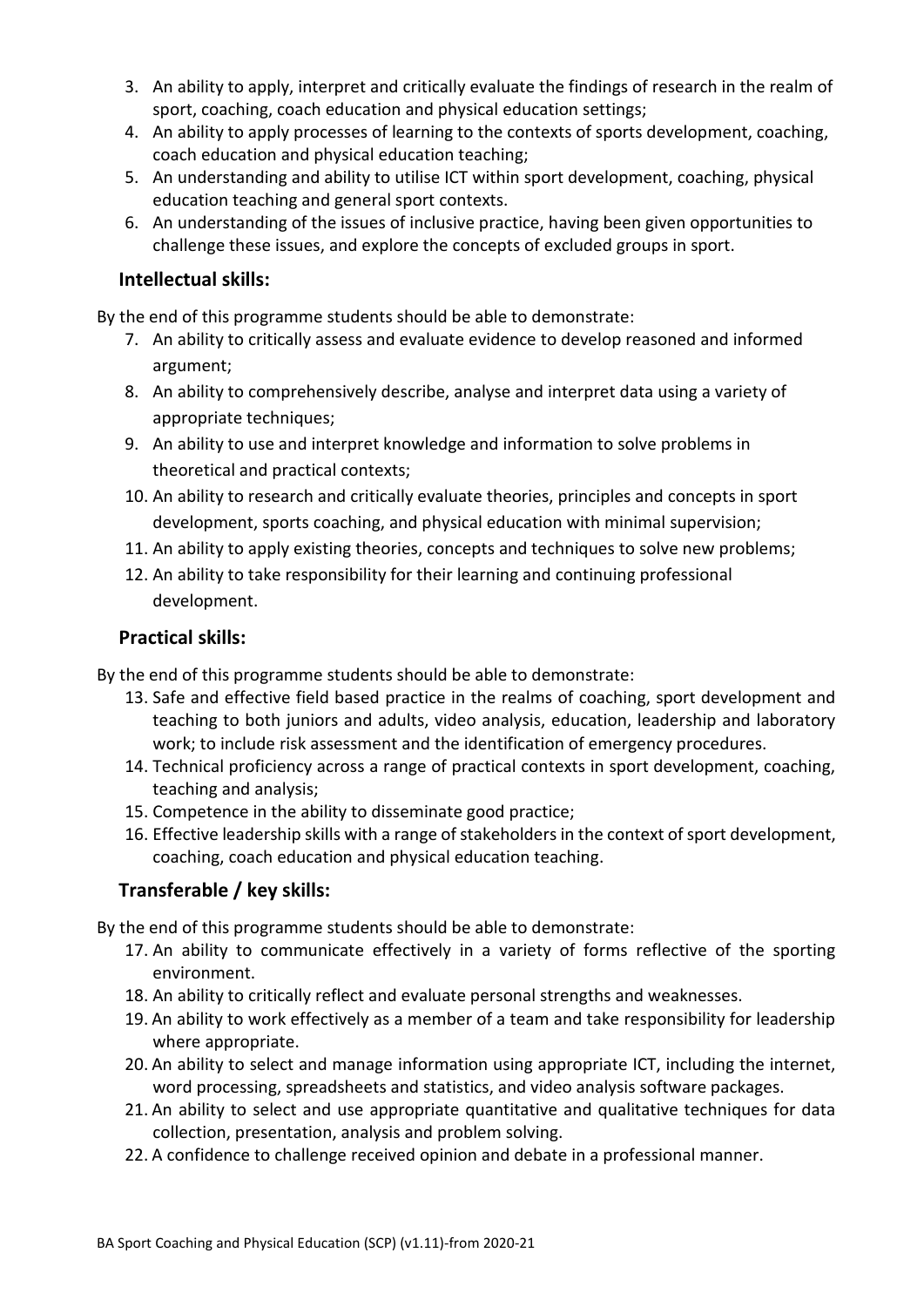# **6. Learning and Teaching Methods**

*(To include a paragraph on the learning and teaching strategy)* **Glossary of Learning and Teaching Modes**

| <b>Method</b>                 | <b>Description</b>                                                                                        |
|-------------------------------|-----------------------------------------------------------------------------------------------------------|
| <b>Case Studies:</b>          | Case study or scenario based learning activities. A group of people,                                      |
|                               | or an individual, engaged in study or work, based on a 'real life'<br>situation in a practical field.     |
| <b>Computer based</b>         | Computer and network enabled transfer of skills and knowledge,                                            |
| learning $/ E$ -              | using electronic applications and processes to learn.                                                     |
| learning:                     |                                                                                                           |
| <b>Critical reflection or</b> | Critical reflection is a reasoning process to make meaning of an                                          |
| review:                       | experience, and to highlight areas of academic, personal and                                              |
|                               | professional strength and weakness.                                                                       |
| Edublog:                      | A discussion or informational website created for educational                                             |
|                               | purposes. They archive and support student and teacher learning by                                        |
| Essay:                        | facilitating reflection and questioning.<br>A piece of writing on a particular subject where students are |
|                               | encouraged to fashion a coherent set of ideas or arguments.                                               |
| <b>Examination/Seen</b>       | A formal test, under exam circumstances, of a student's knowledge                                         |
| Exam:                         | or skill in a particular subject.                                                                         |
|                               | A Seen Exam is where the student has access to the exam questions                                         |
|                               | prior to the formal exam.                                                                                 |
|                               | Visits or Offsite sessions for the purposes of research. This would                                       |
| <b>Field work:</b>            | encompass data collection sessions together with visits to relevant                                       |
|                               | organisations. An investigation carried out in the field rather than in                                   |
| <b>Electronic material:</b>   | a laboratory or lectures room.<br>This includes moodle based exercises and other software                 |
|                               |                                                                                                           |
| <b>Group discussions:</b>     | A focus group who work together to discuss opinions and gauge                                             |
|                               | their responses to specific stimuli.                                                                      |
| <b>Group Work:</b>            | Students work in small groups to achieve a goal or carry out a task.                                      |
|                               | There is usually a chance to disseminate the results within the larger                                    |
|                               | module group.                                                                                             |
| <b>Guest Speaker:</b>         | Typically refers to using specialists from the field to present to<br>students.                           |
| Independent                   | Activities where an individual learner conducts research, or carries                                      |
| <b>Study/Directed self-</b>   | out a learning activity, on their own. Often guided by lecturer                                           |
| study:                        | instruction.                                                                                              |
| <b>Introductory written</b>   | A Level 4 formative piece of academic writing.                                                            |
| exercise:                     |                                                                                                           |
| Lab Report or                 | Provides a formal record of an experiment. The discussion of                                              |
| Report:                       | objectives, procedures, and results should be specific enough that                                        |
|                               | interested readers could replicate the experiment.                                                        |
| <b>Learning</b>               | A selection of compulsory tasks at Level 4 designed to assess basic                                       |
| Agreement:                    | academic skills, ie. Referencing.                                                                         |
| Lectures:                     | Subject introduced and delivered by the teacher, normally to a whole                                      |
|                               | or large group, to transmit information.                                                                  |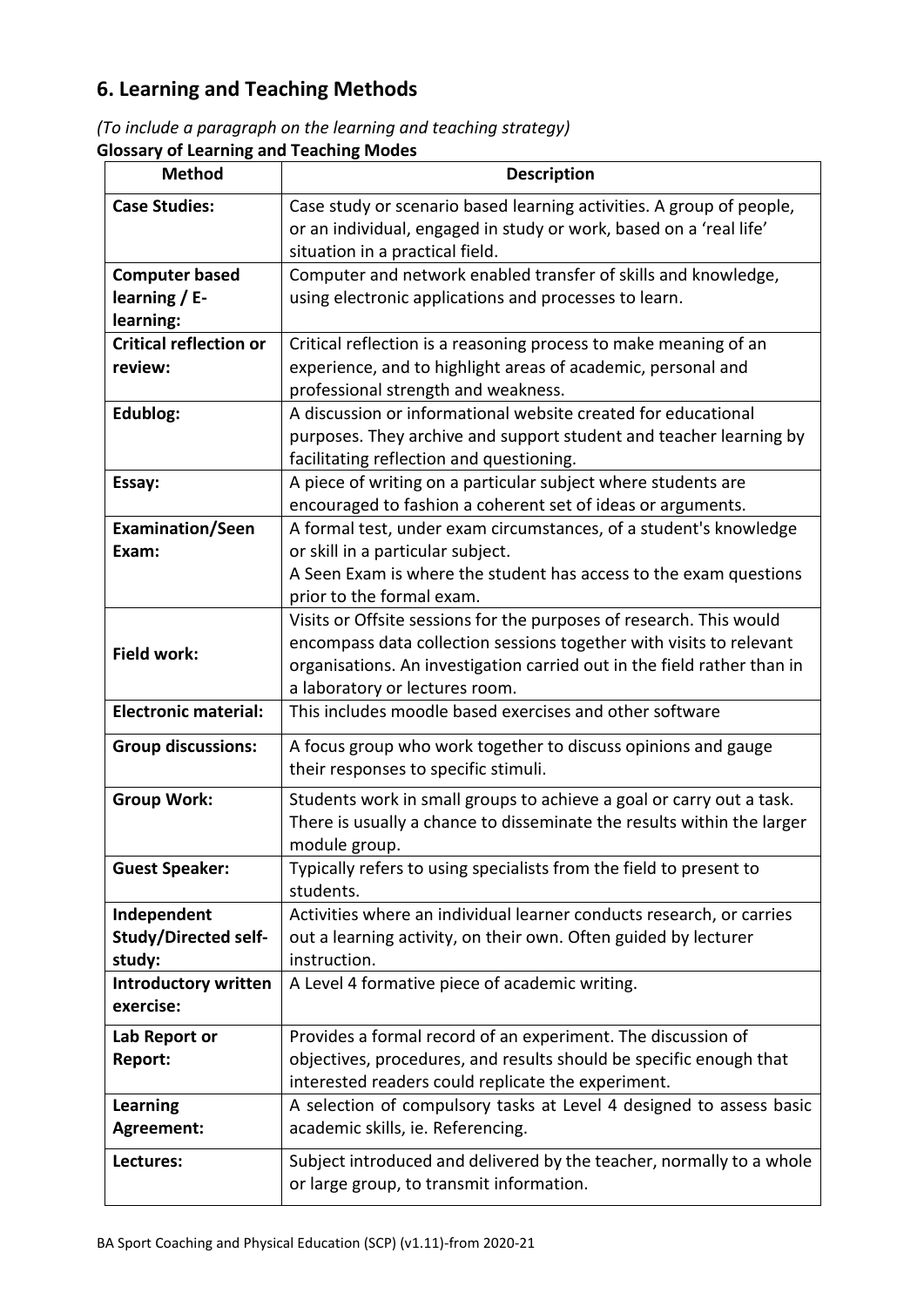| <b>Literature Review:</b><br>Peer group study:<br><b>Personal and</b> | A text of a scholarly paper, which includes the current knowledge<br>substantive<br>findings,<br>well<br>theoretical<br>including<br>as<br>as<br>and<br>methodological contributions to a particular topic. Literature reviews<br>are secondary sources, and do not report new or original<br>experimental work<br>A learning event in which one learner, or a small group of learners,<br>helps other learners with a particular subject<br>Students take part in activities that contribute towards the creation |
|-----------------------------------------------------------------------|--------------------------------------------------------------------------------------------------------------------------------------------------------------------------------------------------------------------------------------------------------------------------------------------------------------------------------------------------------------------------------------------------------------------------------------------------------------------------------------------------------------------|
| <b>Professional</b>                                                   | of a personal and professional action plan to achieve stated personal                                                                                                                                                                                                                                                                                                                                                                                                                                              |
| <b>Development</b>                                                    | and career related objectives.                                                                                                                                                                                                                                                                                                                                                                                                                                                                                     |
| planning:<br><b>Portfolio:</b>                                        | A compilation of academic work and other forms of educational<br>evidence assembled for the purpose of (1) evaluating coursework<br>quality, learning progress, and academic achievement; (2)<br>determining whether students have met learning standards or other<br>academic requirements.                                                                                                                                                                                                                       |
| <b>Practical sessions</b>                                             | Student activity, e.g. learning a skill or group work. This can include                                                                                                                                                                                                                                                                                                                                                                                                                                            |
| (including Teaching                                                   | laboratory sessions, coaching or teaching sessions in the sports hall,                                                                                                                                                                                                                                                                                                                                                                                                                                             |
| or Coaching):                                                         | fitness suite or outdoors.                                                                                                                                                                                                                                                                                                                                                                                                                                                                                         |
| <b>Presentations:</b>                                                 | Typically refers to when a student or group of students display<br>academic content to an audience for assessment purposes. By doing<br>presentations, students learn how to speak in front a group, a<br>broadly applicable professional skill, and how to prepare material for<br>public presentation, and practice (especially with feedback) that<br>improves their speaking skills.                                                                                                                           |
| <b>Seminar groups:</b>                                                | These are generally understood to be a small group meeting in<br>which students and a tutor discuss information on a chosen topic,<br>and where they may analyse data in detail, adding detail to a lecture,<br>or reporting back on some data collection task, for example.                                                                                                                                                                                                                                       |
| <b>Short Development</b>                                              | Students produce their first Edublog web based portfolio of                                                                                                                                                                                                                                                                                                                                                                                                                                                        |
| Project:                                                              | academic evidence.                                                                                                                                                                                                                                                                                                                                                                                                                                                                                                 |
| <b>Tutorials:</b>                                                     | One-to-one teaching (student to lecturer) usually for counselling<br>purposes based on the student's work.                                                                                                                                                                                                                                                                                                                                                                                                         |
| <b>Video and Digital</b>                                              | Students analyse sports movement and patterns of play in detail                                                                                                                                                                                                                                                                                                                                                                                                                                                    |
| analysis:                                                             | using video and software.                                                                                                                                                                                                                                                                                                                                                                                                                                                                                          |
| <b>Virtual Learning</b>                                               | A software system designed to support teaching and learning in an                                                                                                                                                                                                                                                                                                                                                                                                                                                  |
| <b>Environment (VLE):</b>                                             | educational setting.                                                                                                                                                                                                                                                                                                                                                                                                                                                                                               |
| <b>Work Based</b>                                                     | Learning events which take place within a working environment                                                                                                                                                                                                                                                                                                                                                                                                                                                      |
| <b>Placement:</b>                                                     | enabling learners to develop 'real' skills and practices.                                                                                                                                                                                                                                                                                                                                                                                                                                                          |
| <b>Workshops:</b>                                                     | A group of people engaged in intensive study or work normally in a<br>creative or practical field.                                                                                                                                                                                                                                                                                                                                                                                                                 |

### **6.1 Learning Enhancement**

The BA (Hons) Sport Coaching and Physical Education adopts key aspects of the institutional Learning, Teaching and Assessment Strategy including the need to address issues of inclusivity and vocationality. It has a practice based focus underpinned by academic knowledge and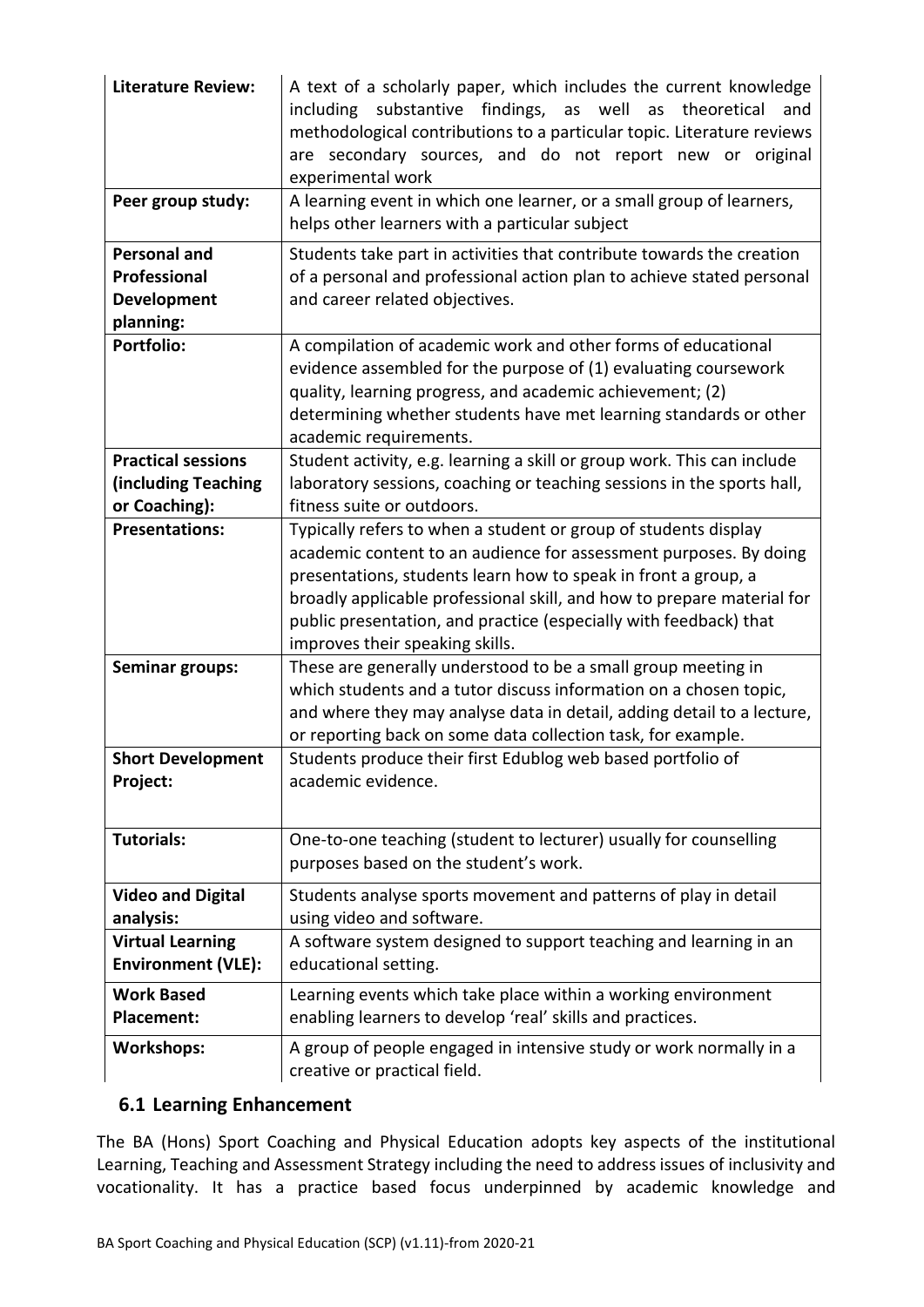understanding. A range of learning, teaching and assessment approaches are utilised to enable flexible, student-centred learning, including the adoption of some of the opportunities offered by technology enhanced learning, such as the creative use of the virtual learning environment and social media. In addition, and in preparation for employment, the teaching approach utilises problem solving, work based learning and professional practice to reflect the work environment. The strategies used aim to develop student approaches to learning which will facilitate reflection and analysis, aid application of theory to practice and develop critical awareness of the multidimensional influences of sport development to professional practice.

Modules in the Sport Coaching and Physical Education programme carry a duty of care statement that students are fit to study. In particular, practical, applied and experiential modules require a professional commitment and compulsory attendance to ensure that the students' delivery meets the required professional standards and underpinning health and safety standards. All practical and off-site activities are risk assessed by the respective Module Leaders and Lecturers.

The learning, teaching and assessment strategies employed enhance and contribute directly to the development of key and transferable skills and professional practice skills, enabling students to monitor their achievements and identify their learning needs and targets for personal development. To achieve this, the course will employ a variety of approaches, such as guest speakers, course conferences and applied practice with industry, project work, industry placements, promoting voluntary placements, and access to and promotion of industry qualifications.

### **6.2 e-Learning**

The team recognises the increasing contribution that digital resources make to the learning experiences of students. The team utilises the virtual learning environment to provide access to resources, discussion groups and other learning materials, such as audio files, learning objects, lecture capture, and performance analysis technology. The programme also has a twitter feed that encourages dissemination of practical sport development information from professional organisations and the development of professional networks. In addition, students have open access to extensive computer facilities within the University to support their studies.

### **7. Modes of Assessment**

### *(To include a paragraph on the assessment strategy)*

The assessment strategy of the BA (Hons) Sport Coaching and Physical Education programme uses a holistic approach incorporating formative and summative achievement of Learning Outcomes. In addition the teaching team implement a strategy where assessment can be re-visited in future years, and reflected upon, when needed eg. portfolios of evidence, problem based assessment. Students are given formative feedback on essay structure, content and referencing before submitting any pieces of writing for summative assessment. It is also present in applied modules in Sport Development and practical coaching assessments in SCPC01 where students are given verbal formative and corrective feedback on their coaching delivery before being summatively assessed on their delivery at the end of the module. Similar practices occur through year's 2 & 3 on modules SCPD90 SCPD04, PSEH01 and then SCPH02. SCPH02, specifically, uses a coaching practice matrix for each individual student, which is completed each week by the student to better engage them in their own learning and progression.

Achievement of Learning Outcomes is formative through responses to practice tasks and directed tasks, and the accumulation of portfolio evidence from work based learning. The student is required to draw on these experiences to inform summative assessments, thus providing the opportunity for cumulative learning and reflection and to demonstrate the whole of their learning.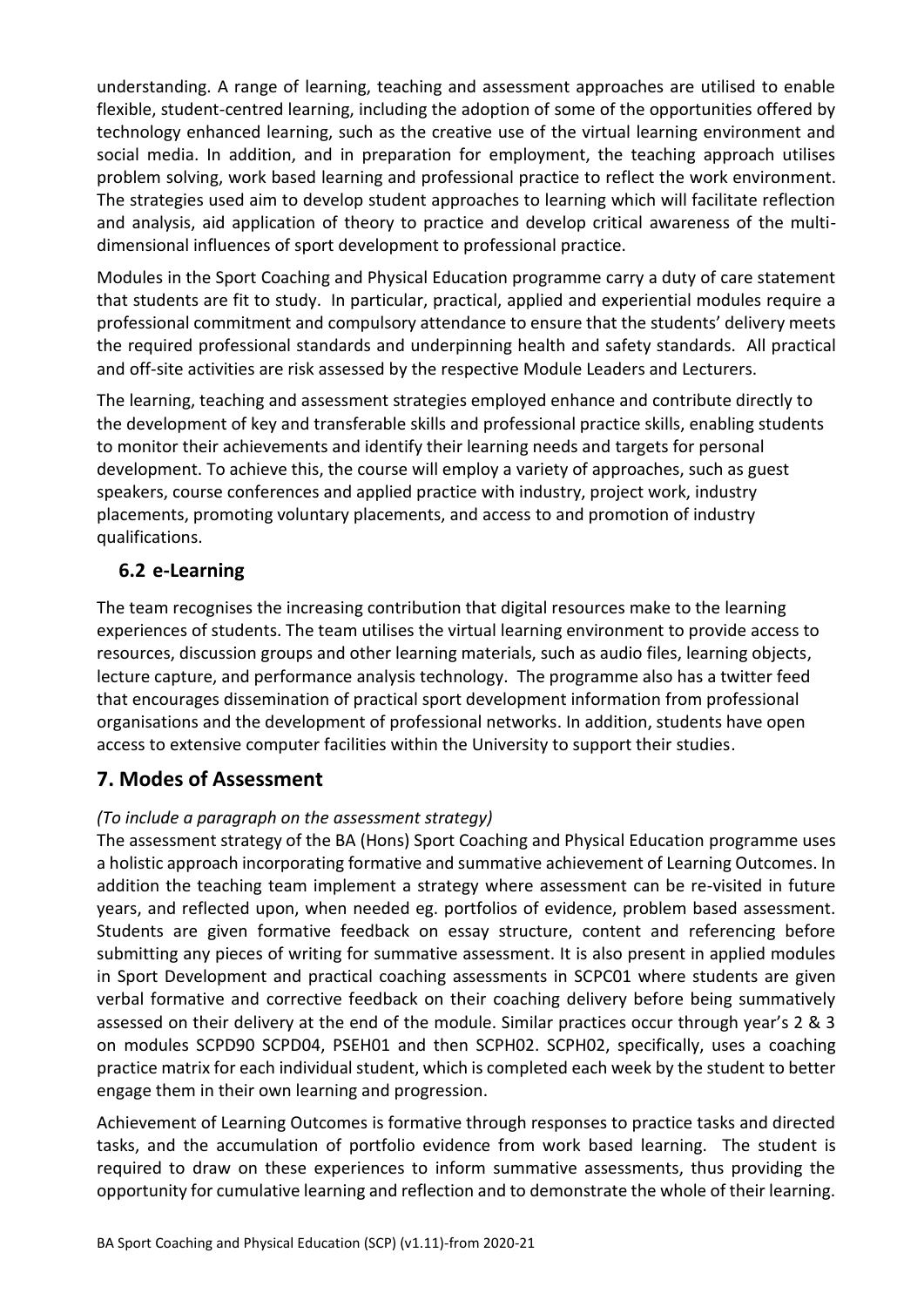Module Learning Outcomes are explicitly stated in module teaching programmes and incorporated into assignment marking criteria to guide the student.

A broad range of assessment strategies are used in the programme to support the development of knowledge and understanding and professional and practical skills as well as providing opportunities to foster key and transferable skills. Throughout the taught modules formative assessment will be employed to support students in their learning and development.

Students will be required to reflect on their own practice within assignments and therefore they will be personal to their own circumstances and learning journey. This will potentially avoid the temptation for plagiarism within formative and summative assessment. This will support an objective approach to assessment against the academic criteria.

| <b>Method</b>                | <b>Description</b>                                                 |
|------------------------------|--------------------------------------------------------------------|
| <b>Application and</b>       | An assessment whereby students go through the process of           |
| interview:                   | applying for a job and are subsequently interviewed.               |
| Assignment:                  | An extended piece of written work, which includes research         |
|                              | and/or own reflective practice                                     |
| Case study:                  | An analysis of a real-life example within the field.               |
| <b>Critical</b>              | A critique of a selected text (usually a chapter from a book or    |
| <b>Review/literature</b>     | an article from a journal), activity or organisation. An essay     |
| review:                      | style assignment critically evaluating literature pertinent to a   |
|                              | topic.                                                             |
| Essay:                       | A written response to a question based on synthesis and            |
|                              | analysis. These may be negotiated with an academic tutor.          |
| <b>Evaluation/Evaluative</b> | An evaluative or critically reflective piece of writing that       |
| Report:                      | identifies key issues, challenges, and 'learning' that is relevant |
|                              | to the student's experiences. This may be as the result of a       |
|                              | placement, event, work experience etc.                             |
| <b>Examination:</b>          | Usually takes the form of essay questions, but also other          |
|                              | forms, such as multiple choice questions, short answer             |
|                              | questions, or any combination, which are taken under               |
|                              | examination conditions.                                            |
| Fieldwork:                   | Assessment based on practical work, which can take a variety       |
|                              | of different forms according to the module.                        |
| <b>Honours Project:</b>      | An in-depth independent study of 10,000 words, or equivalent,      |
|                              | chosen by the student.                                             |
| <b>Online Assessment:</b>    | Undertaking a task or series of tasks using a computer which       |
|                              | may be time-constrained and may employ adaptive                    |
|                              | technologies.                                                      |
| <b>Oral Presentation:</b>    | A talk illustrated/supported by a variety of audio-visual aids,    |
|                              | which demonstrates knowledge and understanding of a                |
|                              | selected topic. This can be individual or group.                   |
| <b>Peer evaluation:</b>      | A form of assessment in which assessments by the students          |
|                              | are made of each other and which contribute towards the            |
|                              | module grade.                                                      |
| Portfolio / E-Portfolio      | A collection of assessments covering the learning outcomes of      |
| / Resource                   | a module, which usually takes several different forms such as      |
| <b>File:/Reflective</b>      | essays, reports, presentations and task sheets, digital media. A   |
| <b>Portfolio:</b>            | compilation of weekly tasks, brief laboratory reports, coaching    |

#### **Glossary of Assessment Modes**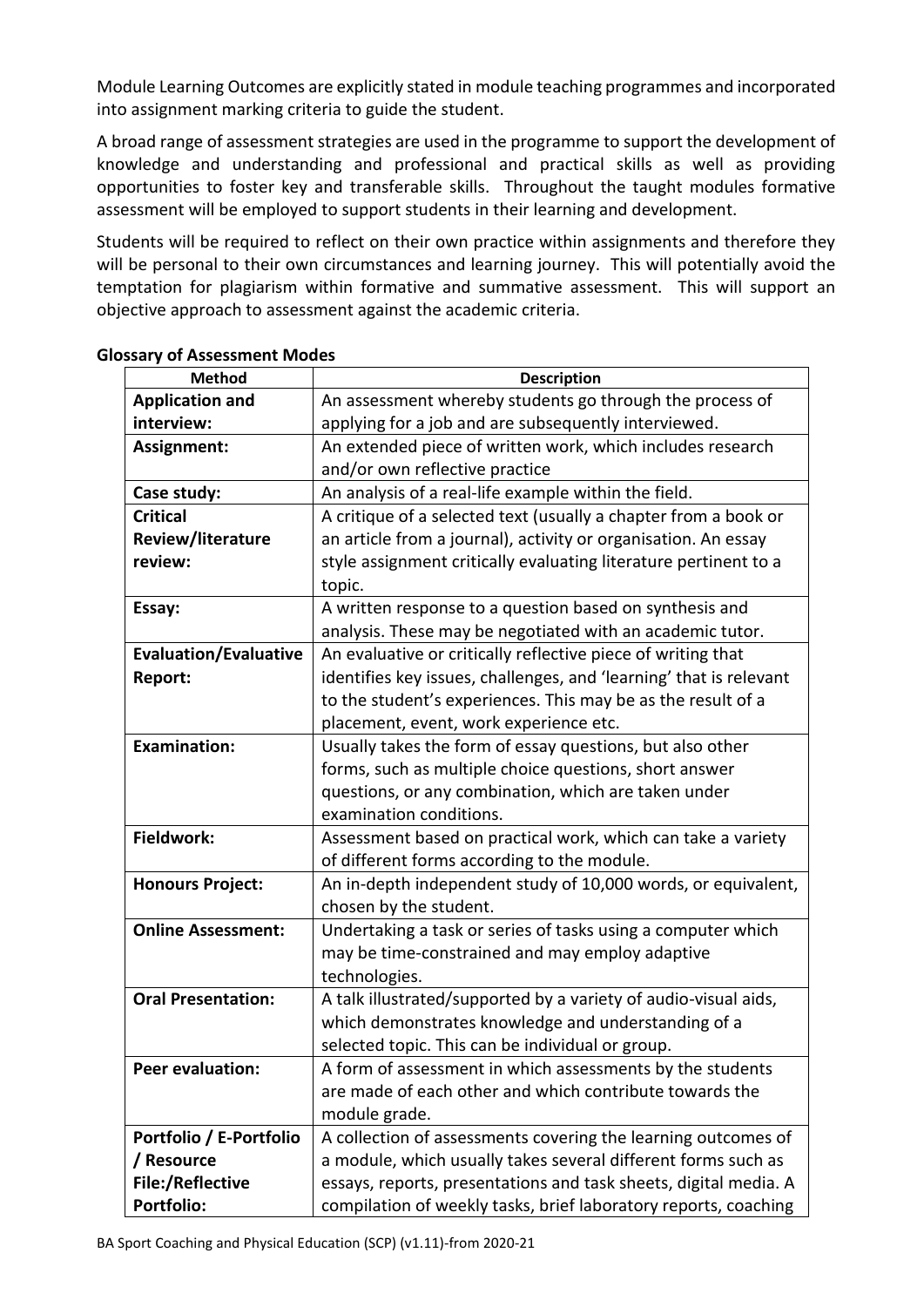|                              | plans and evaluations as evidence of students' achievement.                               |  |  |  |  |  |  |  |
|------------------------------|-------------------------------------------------------------------------------------------|--|--|--|--|--|--|--|
| <b>Poster Presentation:</b>  | Presentation of data/information/critical analysis in a visual                            |  |  |  |  |  |  |  |
|                              | 'poster' format to include brief verbal delivery and defence of                           |  |  |  |  |  |  |  |
|                              | questions posed on the topic specific to the information                                  |  |  |  |  |  |  |  |
|                              | contained in the poster. Assesses knowledge of selected topic<br>and communication skills |  |  |  |  |  |  |  |
|                              |                                                                                           |  |  |  |  |  |  |  |
| <b>Practical Assessment:</b> | Practical performance measured against set criteria using                                 |  |  |  |  |  |  |  |
|                              | recognised guidelines or national awards                                                  |  |  |  |  |  |  |  |
| Reflective journal:          | An evaluative or critically reflective piece of writing that                              |  |  |  |  |  |  |  |
|                              | identifies key issues, challenges, and 'learning' that is the                             |  |  |  |  |  |  |  |
|                              | relevant to the students' experiences. This may be as a result                            |  |  |  |  |  |  |  |
|                              | of a placement, event, work experience, etc.                                              |  |  |  |  |  |  |  |
| Report:                      | A written response structured in an agreed format, based on                               |  |  |  |  |  |  |  |
|                              | individual research of a selected topic. This may include                                 |  |  |  |  |  |  |  |
|                              | practical research.                                                                       |  |  |  |  |  |  |  |
| <b>Research proposal:</b>    | A brief written plan which indicates clearly and succinctly how                           |  |  |  |  |  |  |  |
|                              | the student wishes to proceed in a piece of research.                                     |  |  |  |  |  |  |  |

# **8. Exemptions to University Regulations**

N/A

# **9. Work-Based Learning/Placement Learning**

The Sport Coaching and Physical Education Framework provides opportunities for students to apply their knowledge and understanding in vocationally relevant workplaces and gain new skills and experiences that will enhance their future employability. Students will have the opportunity to engage in structured work experience opportunities (SCPD90), and will have the opportunity to select workplace settings to tailor the programme towards their particular area of interest. This approach prepares the undergraduates for the demands and requirements for business across the three strands of sport development, coaching and teaching. In addition to this, and within modules in years 1 and 2 (either SCPD90) there will be opportunities for students to engage in entrepreneurship activities and learning to further support and prepare for the workplace. These sessions will also run parallel to module delivery, across the 3 years, allowing students to discover new approaches to the workplace, and how to exploit these openings.

Students can also engage with industry at several other points throughout their programme, though applied projects (SCPD90), practical delivery and coaching (SCPC01; SCPD04; PSEH01; SCPH02) and applied sports coaching analysis (SCOD01 and FDVH51). The programme is strongly vocationally orientated and students review their career aspirations in year 1, and complete a Career Development Plan to ensure they maximise opportunities to enhance their future employability, via direct opportunities at university and via external opportunities. This is coupled with the new Futures programme delivered via PDT's. Understanding the sports industry is integral to the programme and the breath of the sporting landscape and employment opportunities become apparent to students.

### **10. Programme Structure**

The programme structure is noted below. Year 1 of the programme is prescribed with the non-condonable modules noted in line with the University curriculum model and policy. Year 2 of the programme also includes 2 compulsory modules, SCPD90 and SCPD02, of which one is a non-condonable module which is Work Based Learning (SCPD90), again in line with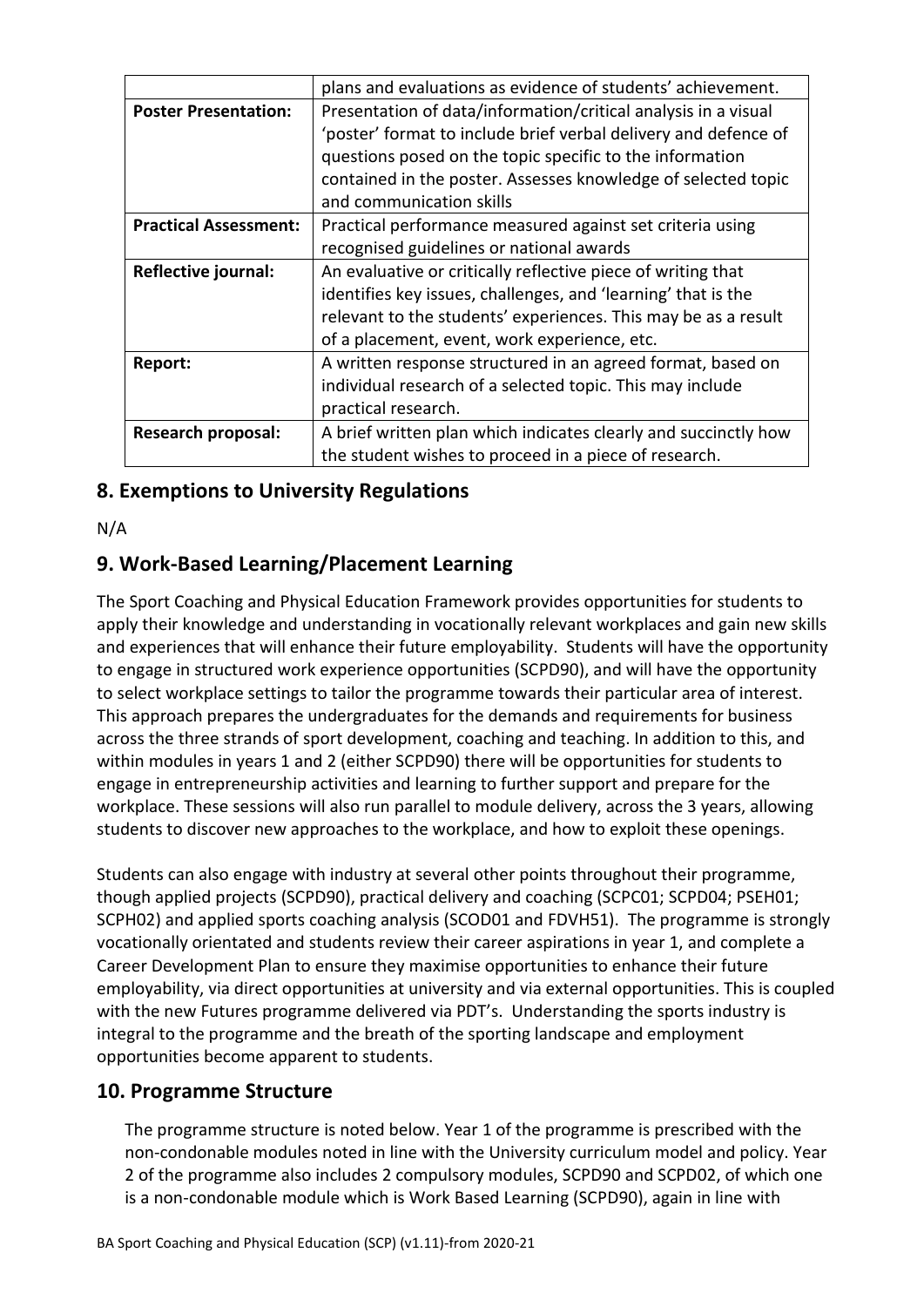University policy. In year 3 the Honours Project (40c) is non-condonable, and one of four compulsory modules. Students will have the option to select from three optional modules. The Honours Project is an accumulation, and a culmination of subject knowledge and understanding, transferable skills, practical skills and intellectual skills gained throughout the programme. The completion of an honours project is, therefore, a reflection on a skill set, which will aid future employability.

### **Full Time**

#### **Level 4**

| <b>Module</b><br>Code | <b>Module Title</b>                                                                     | Credits | Assessment                      | Semester/<br><b>Term</b> | Compulsory/<br><b>Optional</b> | Condonable/<br>Non-<br>Condonable |
|-----------------------|-----------------------------------------------------------------------------------------|---------|---------------------------------|--------------------------|--------------------------------|-----------------------------------|
| PSEC03                | Becoming a<br>Sports Coach or<br>Physical<br>Education<br>Teacher                       | 20      | 100% Coursework                 | Semester A*              | Compulsory                     | Condonable                        |
| SCPC01                | Coaching and<br>Teaching:<br>Process and<br>Practice                                    | 20      | 50% Coursework<br>50% Practical | Semester X               | Compulsory                     | Condonable                        |
| PSEC04                | <b>Sport Science</b><br>Principles of<br>Growth and<br>Development                      | 20      | 100% Exam                       | Semester B               | Compulsory                     | Condonable                        |
| SCPC02                | International<br>Studies in Sport<br>& PE                                               | 20      | 60% Coursework<br>40% Exam      | Semester B               | Compulsory                     | Condonable                        |
| SDEC52                | Foundations of<br>Sport<br>Development                                                  | 20      | 100% Coursework                 | Semester A               | Compulsory                     | Condonable                        |
| PSEC01                | Fundamental<br><b>Movement Skills:</b><br>Skill Acquisition,<br>Mechanics &<br>Analysis | 20      | 100% Coursework                 | Semester A               | Compulsory                     | Condonable                        |

\*Credit imbalance at level 4 has been approved.

#### **Level 5**

| <b>Module</b><br>Code | <b>Module Title</b>                                      | <u>ين</u><br>Credi | Assessment      | Semester/<br><b>Term</b> | Compulsory/<br><b>Optional</b> | Condonable/<br>Non-<br>Condonable |
|-----------------------|----------------------------------------------------------|--------------------|-----------------|--------------------------|--------------------------------|-----------------------------------|
| SCPD90                | Engaging with<br>Employability:<br><b>Sport Coaching</b> | 20                 | 100% Coursework | Semester X               | Compulsory                     | Non-<br>Condonable                |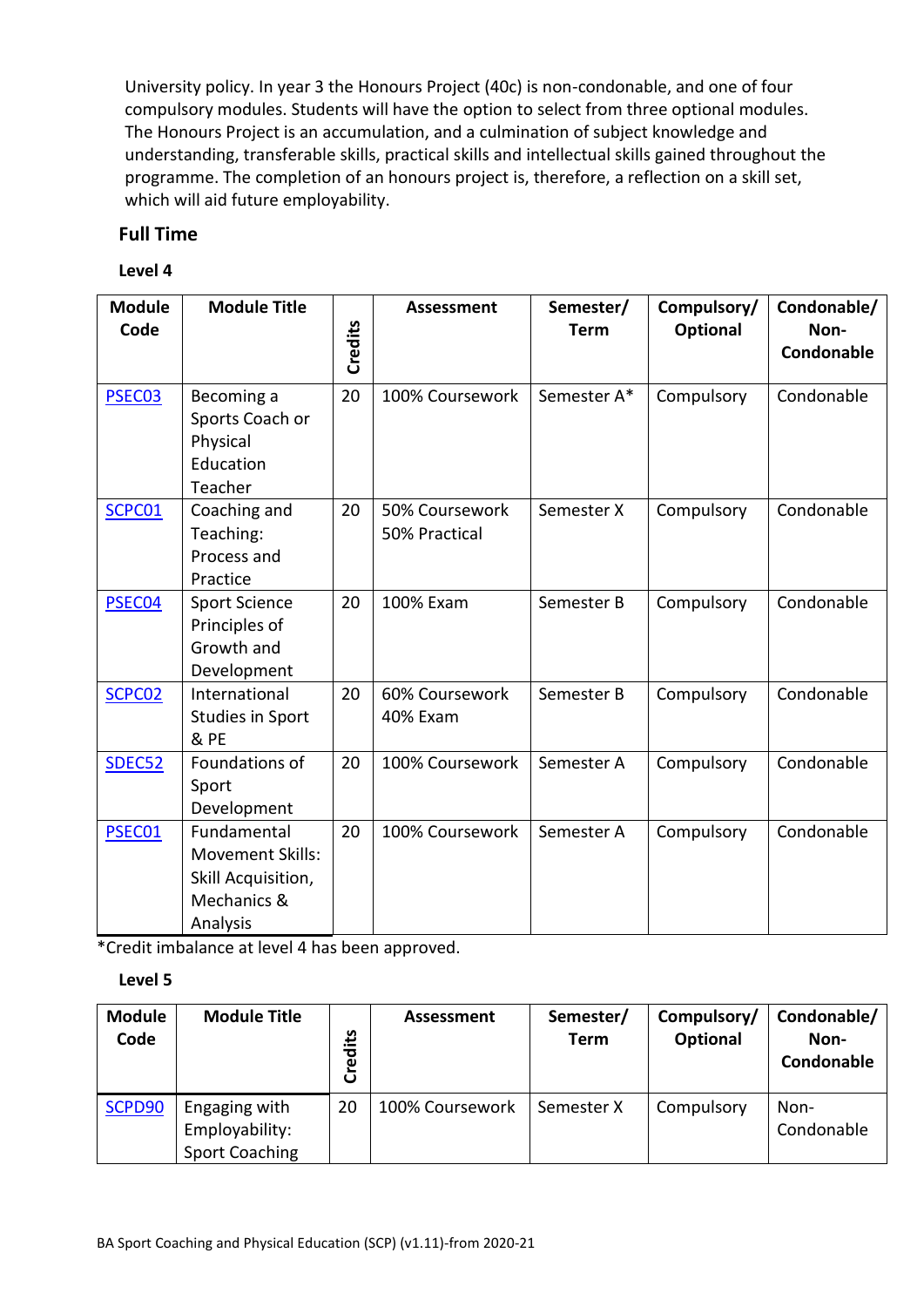| SCPD02 | Research                 | 20 | 100% Coursework | Semester X | Compulsory | Condonable |
|--------|--------------------------|----|-----------------|------------|------------|------------|
|        | Methods in Sport         |    |                 |            |            |            |
|        | & PE                     |    |                 |            |            |            |
| SCPD05 | Learning Theory          | 20 | 100% Coursework | Semester A | Compulsory | Condonable |
|        | & The Learner            |    |                 |            |            |            |
| SCPD04 | Coaching Theory          | 20 | 60% Coursework  | Semester B | Compulsory | Condonable |
|        | & Practice               |    | 40% Practical   |            |            |            |
| SCPD01 | Sport and                | 20 | 100% Coursework | Semester A | Compulsory | Condonable |
|        | Education                |    |                 |            |            |            |
| SCPD03 | <b>Practical Aspects</b> | 20 | 50% Coursework  | Semester B | Compulsory | Condonable |
|        | of Performance           |    | 50% Practical   |            |            |            |
|        | Analysis in Sport        |    |                 |            |            |            |

#### **Level 6**

| <b>Module</b><br>Code | <b>Module Title</b>                                                              | Credits | Assessment                        | Semester/<br><b>Term</b> | Compulsory/<br>Optional | Condonable/<br>Non-<br>Condonable |
|-----------------------|----------------------------------------------------------------------------------|---------|-----------------------------------|--------------------------|-------------------------|-----------------------------------|
| SHSHP1                | <b>Honours Project</b>                                                           | 40      | 100% Coursework                   | Semester X               | Compulsory              | Non-<br>Condonable                |
| PSEH01                | Pedagogy in<br>Practice                                                          | 20      | 50% Coursework<br><b>50% Exam</b> | Semester A               | Compulsory              | Condonable                        |
| SCPH01                | Leadership and<br>Management                                                     | 20      | 100% Coursework                   | Semester A               | Optional                | Condonable                        |
| SPDH14                | Sport and<br>Excellence                                                          | 20      | 50% Coursework<br>50% Practical   | Semester A               | Optional                | Condonable                        |
| FDVH51                | Performance<br>Coaching                                                          | 20      | 40% Coursework<br>60% Practical   | Semester A               | Optional                | Condonable                        |
| SCPH <sub>02</sub>    | Coaching Children<br>in Sport                                                    | 20      | 50% Coursework<br>50% Practical   | Semester B               | Compulsory              | Condonable                        |
| SCPH <sub>03</sub>    | Achieving High<br><b>Quality Provision</b><br>in Sport Coaching<br>and Education | 20      | 100% Coursework                   | Semester B               | Compulsory              | Condonable                        |

Key: Semester X = A & B

### **Part Time**

#### **Level 4 – Year 1**

| <b>Module</b><br>Code | <b>Module Title</b>                                               | Credits | Assessment      | Semester/<br>Term | Compulsory/<br>Optional | Condonable/<br>Non-<br>Condonable |
|-----------------------|-------------------------------------------------------------------|---------|-----------------|-------------------|-------------------------|-----------------------------------|
| PSEC03                | Becoming a<br>Sports Coach or<br>Physical<br>Education<br>Teacher | 20      | 100% Coursework | Semester A*       | Compulsory              | Condonable                        |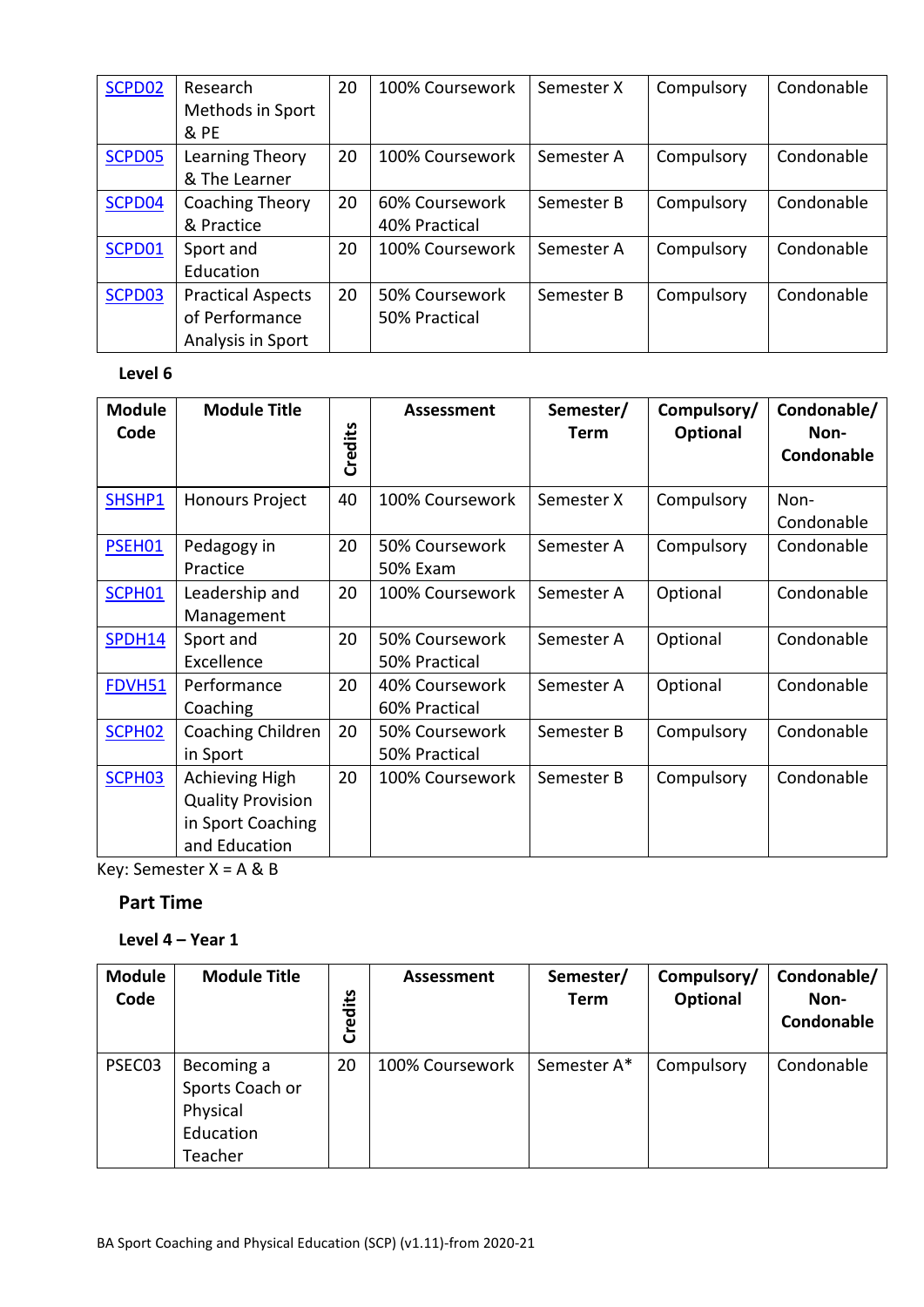| SCPC01 | Coaching &<br><b>Teaching: Process</b><br>& Practice | 20 | 50% Coursework<br>50% Practical | Semester X | Compulsory | Condonable |
|--------|------------------------------------------------------|----|---------------------------------|------------|------------|------------|
| SDEC52 | Foundations of<br>Sport<br>Development               | 20 | 100% Coursework                 | Semester A | Compulsory | Condonable |

### **Level 4 – Year 2**

| <b>Module</b><br>Code | <b>Module Title</b>                                              | Credits | Assessment                 | Semester/<br><b>Term</b> | Compulsory/<br><b>Optional</b> | Condonable/<br>Non-<br>Condonable |
|-----------------------|------------------------------------------------------------------|---------|----------------------------|--------------------------|--------------------------------|-----------------------------------|
| PSEC01                | Fundamental<br><b>Movement Skills</b>                            | 20      | 100% Coursework            | Semester A               | Compulsory                     | Condonable                        |
| PSEC04                | <b>Sport Science</b><br>Principles of<br>Growth &<br>Development | 20      | 100% Practical             | Semester B               | Compulsory                     | Condonable                        |
| SCPC <sub>02</sub>    | International<br>Studies in Sport &<br>PE                        | 20      | 60% Coursework<br>40% Exam | Semester B               | Compulsory                     | Condonable                        |

### **Level 5 – Year 3**

| <b>Module</b><br>Code | <b>Module Title</b>                                             | Credits | Assessment                      | Semester/<br><b>Term</b> | Compulsory/<br>Optional | Condonable/<br>Non-<br>Condonable |
|-----------------------|-----------------------------------------------------------------|---------|---------------------------------|--------------------------|-------------------------|-----------------------------------|
| SCPD90                | Engaging with<br>Employability:<br>Sport Coaching.              | 20      | 100% Coursework                 | Semester X               | Compulsory              | Non-<br>Condonable                |
| SCPD05                | Learning Theory<br>& The Learner                                | 20      | 100% Coursework                 | Semester A               | Compulsory              | Condonable                        |
| SCPD03                | <b>Practical Aspects</b><br>of Performance<br>Analysis in Sport | 20      | 50% Coursework<br>50% Practical | Semester B               | Compulsory              | Condonable                        |

### **Level 5 – Year 4**

| <b>Module</b><br>Code | <b>Module Title</b>                  | Credits | Assessment                      | Semester/<br>Term | Compulsory/<br>Optional | Condonable/<br>Non-<br>Condonable |
|-----------------------|--------------------------------------|---------|---------------------------------|-------------------|-------------------------|-----------------------------------|
| SCPD02                | Research<br>Methods in Sport<br>& PE | 20      | 100% Coursework                 | Semester X        | Compulsory              | Condonable                        |
| SCPD01                | Sport and<br>Education               | 20      | 100% Coursework                 | Semester A        | Compulsory              | Condonable                        |
| SCPD04                | Coaching Theory<br>& Practice        | 20      | 60% Coursework<br>40% Practical | Semester B        | Compulsory              | Condonable                        |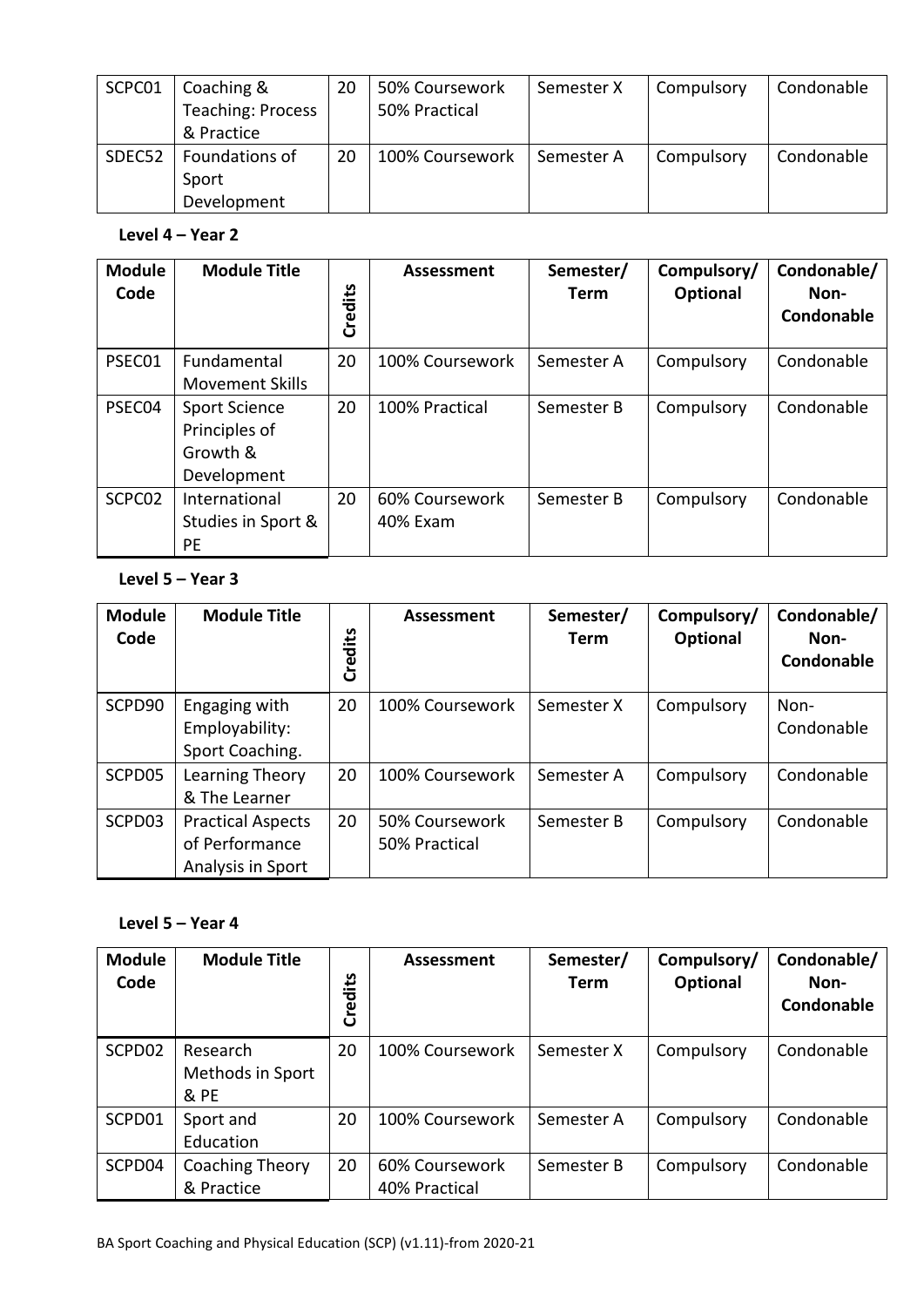#### **Level 6 – Year 5**

| <b>Module</b><br>Code | <b>Module Title</b>                                                              | Credits | Assessment                      | Semester/<br>Term | Compulsory/<br>Optional | Condonable/<br>Non-<br>Condonable |
|-----------------------|----------------------------------------------------------------------------------|---------|---------------------------------|-------------------|-------------------------|-----------------------------------|
| FDVH51                | Performance<br>Coaching                                                          | 20      | 40% Coursework<br>60% Practical | Semester A        | Compulsory              | Condonable                        |
| SCPH01                | Leadership and<br>Management                                                     | 20      | 100% Coursework                 | Semester A        | Optional                | Condonable                        |
| SPDH14                | Sport and<br>Excellence                                                          | 20      | 50% Coursework<br>50% Practical | Semester A        | Optional                | Condonable                        |
| SCPH <sub>03</sub>    | Achieving High<br><b>Quality Provision</b><br>in Sport Coaching<br>and Education | 20      | 100% Coursework                 | Semester B        | Compulsory              | Condonable                        |
| SCPH <sub>02</sub>    | Coaching Children<br>in Sport                                                    | 20      | 50% Coursework<br>50% Practical | Semester B        | Compulsory              | Condonable                        |

#### **Level 6 – Year 6**

| <b>Module</b><br>Code | <b>Module Title</b>     | مَ <del>ّا</del> :<br>Cred | Assessment                 | Semester/<br>Term | Compulsory/<br>Optional | Condonable/<br>Non-<br>Condonable |
|-----------------------|-------------------------|----------------------------|----------------------------|-------------------|-------------------------|-----------------------------------|
| SHSHP1                | <b>Honours Project</b>  | 40                         | 100% Coursework            | Semester X        | Compulsory              | Non-<br>Condonable                |
| PSEH01                | Pedagogy in<br>Practice | 20                         | 50% Coursework<br>50% Exam | Semester A        | Compulsory              | Condonable                        |

Key: Semester X = A & B

• A definitive module descriptor is required for each module

# **11. Accrediting Professional Body /Professional Regulatory and Statutory Body (PSRB)**

N/A

### **12. Professional Advisory Group**

Professional Advisory Groups and key sport organisations provide valuable guidance regarding the on-going development of the programme and placement opportunities for students in the existing Sport Development, Sport Coaching and Physical Education programmes, this guidance has shaped the development of this provision. It is the intension to use existing PAG processes to feed into the industry developments into the programme on an ongoing basis and where possible to combine PAGs for Sport Development, Coaching and PE given the interface between the three areas. The membership of the PAG will be reviewed on an on-going basis to ensure broad representation from industry. Through the CIMSPA pilot we have access to national, as well as regional partners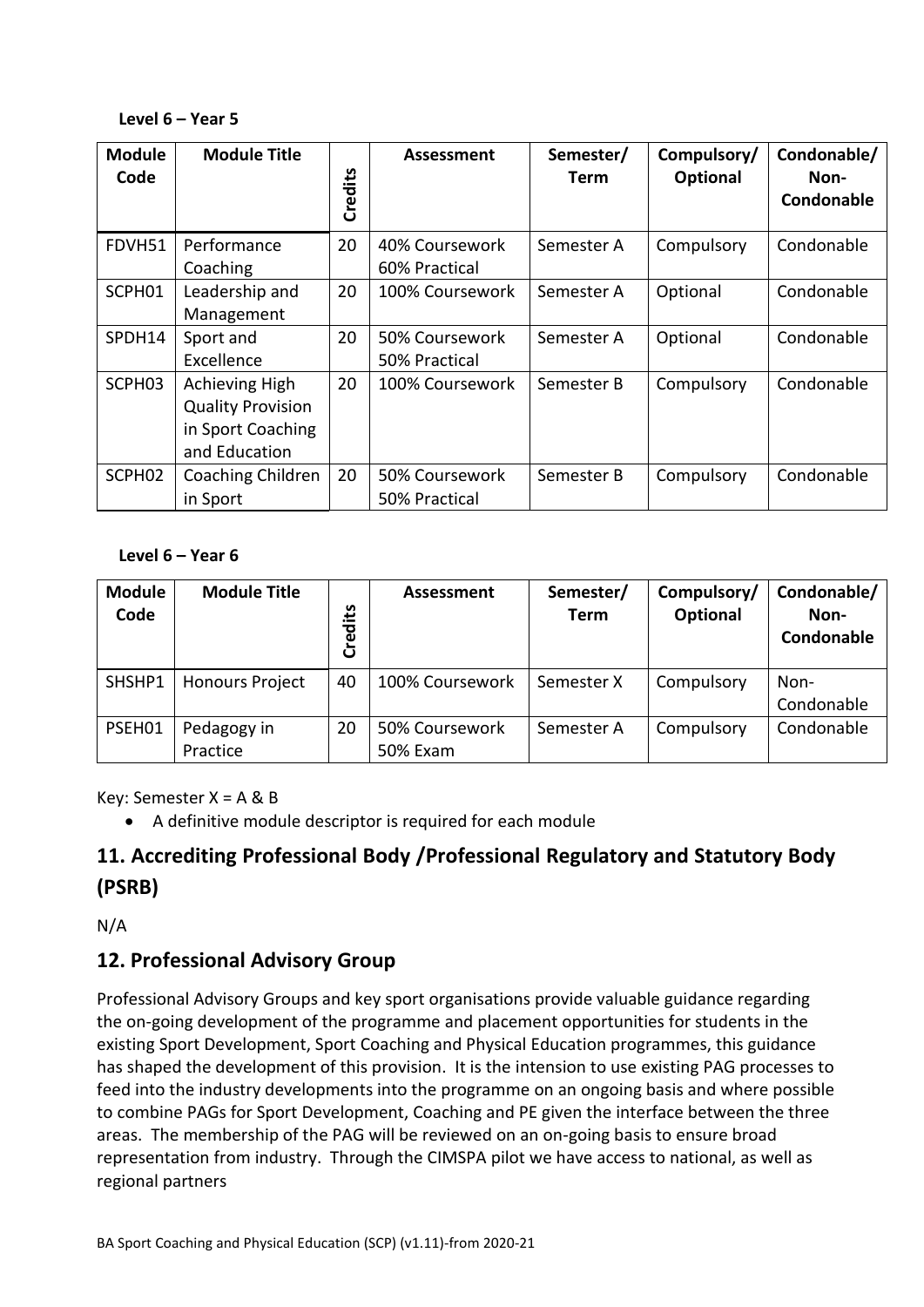# **13. Academic Progression Opportunities**

Students with a BA Honours degree will have the opportunity to pursue post graduate education. Students may access a Plymouth Marjon University Post Graduate Certificate in Education in with either a specialism in Primary or Secondary school; Masters level study; or MRes or PhD studentships. Many students on the programme have historically gone on to higher level study, notably teaching training, with both this university and other providers and through Masters study in sport development across a number of local, regional and national sports organisations. Students will be made aware that post graduate progression is available within the context of lifelong learning, and long term relationships with the Alumni often results in further study in the future.

# **14. Employability and Career Progression Opportunities**

The Sport Coaching and Physical Education programme is uniquely positioned to provide excellent employability opportunities to graduates.

The programme provides a breadth of opportunity whilst allowing students to follow their own interests through applied projects, placement and research. This breadth creates employment opportunities upon graduation, and also opportunities for students to utilise their degree in the long term as their careers develop. Sport Coaching and Physical Education graduates work in a wide variety of sporting roles across the sector, and organisations covered through the programme.

Specific employability and career opportunities include:

- o Sport Development professional: working within the diverse field of sport development in the public, private and voluntary sector.
- $\circ$  Professional Sport Coaching: working within professional organisations in a coaching capacity, or supporting the coach and training of athletes;
- o Performance: professional sporting governing bodies and semi-professional competitive sport;
- o Teaching: post graduate certificate of education, primary or secondary physical education;
- o Research: Master's and PhD study in specific sub-disciplines of sport and exercise science, sport management, sport business, performance analysis;

# **15. Support for Students and for Student Learning**

The University recognises the value of the whole student experience within Higher Education and students have full access to the University's facilities for academic and pastoral support and guidance. The Student Support team offers a confidential and comprehensive service to guide and support students through their studies in the following areas:

- Academic Advice
- Academic Skills
- Accommodation
- Disability and Inclusion Advice Service
- Employability and Careers Development
- Finance and Welfare
- Health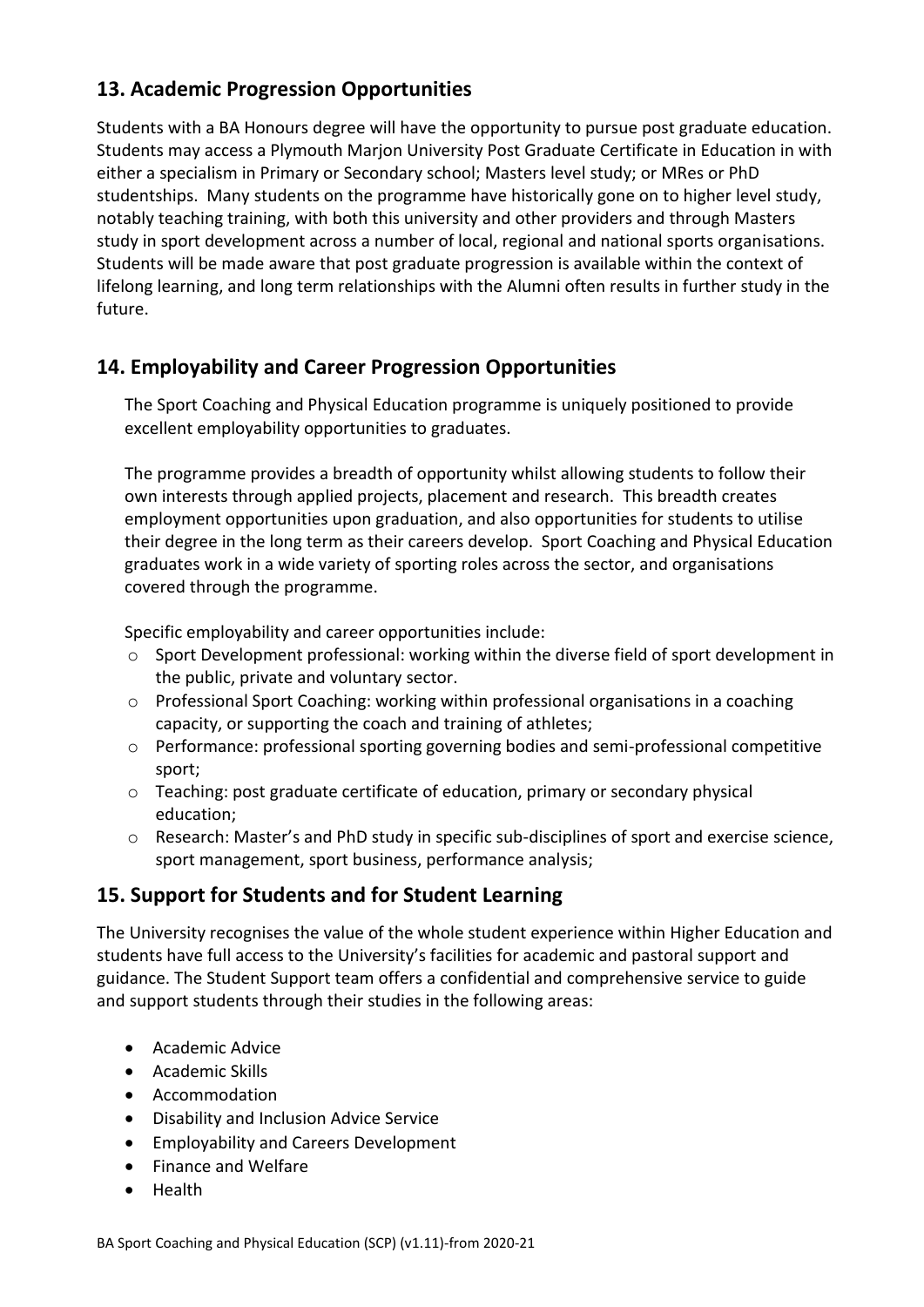- Student Counselling and Well-being
- Student Volunteering

Student support and guidance is further promoted by the following:

- Personal Development Tutor for every student in the University
- Academic tutorial staff, including programme leaders, module leaders and tutors
- Extensive library, and other learning resources, and facilities
- Library and study skills guidance material
- Programme handbooks, and module guides
- The Chaplaincy Centre which is at the heart of the University and is used for social gathering, quiet reflection and prayer
- On-campus Nursery provision

### **16. Student Feedback Mechanisms**

The lecturing team always seek to develop positive relationships with students to ensure there is an on-going, and continuous, dialogue on a weekly basis to allow for regular communication and feedback. The team aim to develop a trusting culture where students see that their feedback directly influences the programme to continue to drive improvement and refine the student experience. Formal feedback aims to be transparent where two way reporting is apparent to students.

Feedback mechanisms include:-

- Module Evaluations from students, and Module Reports made available to students.
- Staff Student Liaison Committees made up of elected student representatives. Minutes and Action Points are available via the virtual learning environment, and Actions from previous meetings are formally followed up at subsequent meetings.
- Programme Reports and the External Examiners report, and subsequent Response, are made available to students and are discussed formally at SSLC.
- The Programme Team use social media to engage with students online. This includes publicly visible information via a programme Twitter Feed to communicate via a more informal platform.
- o Student feedback on specific issues, for example through module evaluations or via discussions at the Staff Student Liaison Committee, are evident via minor modification processes that require student feedback as part of the quality assurance mechanisms.
- $\circ$  The development of the new curriculum was discussed at the SSLC in order to seek the views of students.

Students are made aware of the summative nature of the National Student Survey and issues identified from by students are disseminated via Programme Reports and discussed via the SSLC so students are aware of their feedback influence the continuous improvement of the programme.

### **17. Other Stakeholder Feedback**

Employers and applied practice partners feedback via modules. For example the placement providers on work based learning provide direct feedback to the university and practical initiatives and events are fed back to Module Leaders and Module Teams.